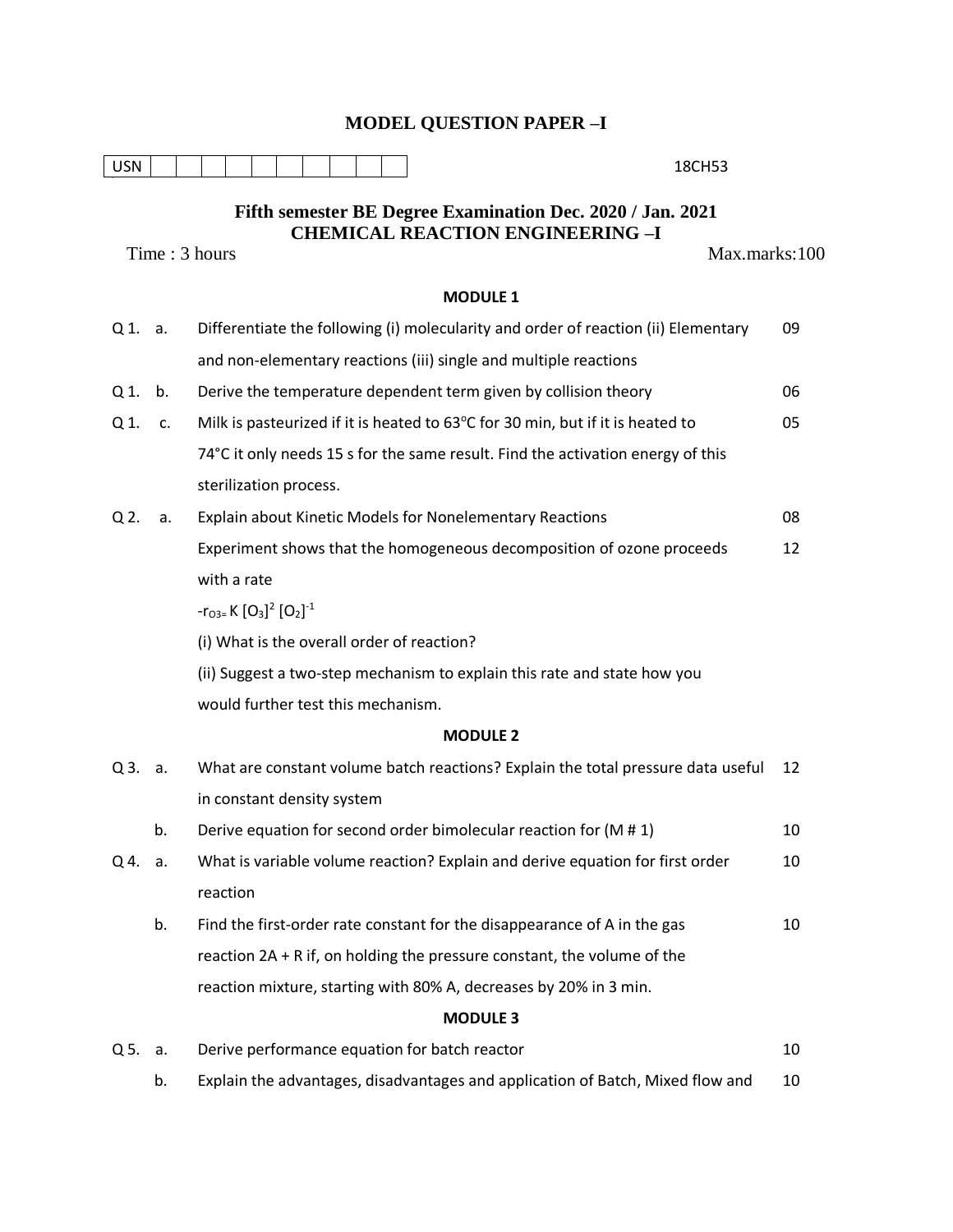plug flow reactor

Q. 6. We are planning to operate a batch reactor to convert A into R. This is a liquid reaction, the stoichiometry is A+R, and the rate of reaction is given in Table. How long must we react each batch for the concentration to drop from  $C_{A0}$  = 1.3 mol/liter to  $C_{Af} = 0.3$  mol/liter? 20

|          |  |  |  |  |  |  |  | $\vert 0.1 \vert 0.2 \vert 0.3 \vert 0.4 \vert 0.5 \vert 0.6 \vert 0.7 \vert 0.8 \vert 1.0$ |  | $\vert$ 1.3                                                                                                   |  |
|----------|--|--|--|--|--|--|--|---------------------------------------------------------------------------------------------|--|---------------------------------------------------------------------------------------------------------------|--|
|          |  |  |  |  |  |  |  |                                                                                             |  | $\vert 0.3 \vert 0.5 \vert 0.6 \vert 0.5 \vert 0.25 \vert 0.10 \vert 0.06 \vert 0.05 \vert 0.045 \vert 0.042$ |  |
| Module 4 |  |  |  |  |  |  |  |                                                                                             |  |                                                                                                               |  |

- Q. 7. A first order irreversible reaction  $A \rightarrow R$  is carried out in a PFR followed by mixed 20 flow reactor in series. The concentration of A in the feed is 1 kmol/m3 and residence time for the reactor is 3600 sec. the specific rate constsnt for the reactor is 1/3600 sec-1. Find the conversion of A at the exit of the system.
- Q. 8. a. Explain the graphical procedure for calculating exit concentration from the 10 reactor
	- b. Discuss the qualitative treatment about the product distribution of decomposition of A, for reaction of type

 $A\rightarrow R$  desired product, rate constant K<sub>1</sub>

 $A \rightarrow S$  undesired product, rate constant K<sub>2</sub>

- Q.9. a. What is adiabetic operation? Explain material balance and conversion for 10 adiabetic operation
	- b. Explain the effeect of temperature on reversible and irreversible rection 10
- Q. 10. a. Discuss about optimum temperature progression 10
	- b. Write a stepwise procedure for an adiabetic batch operation 10

## **MODEL QUESTION PAPER – II**

USN 2 K L 1 8 C H 0 0 0 0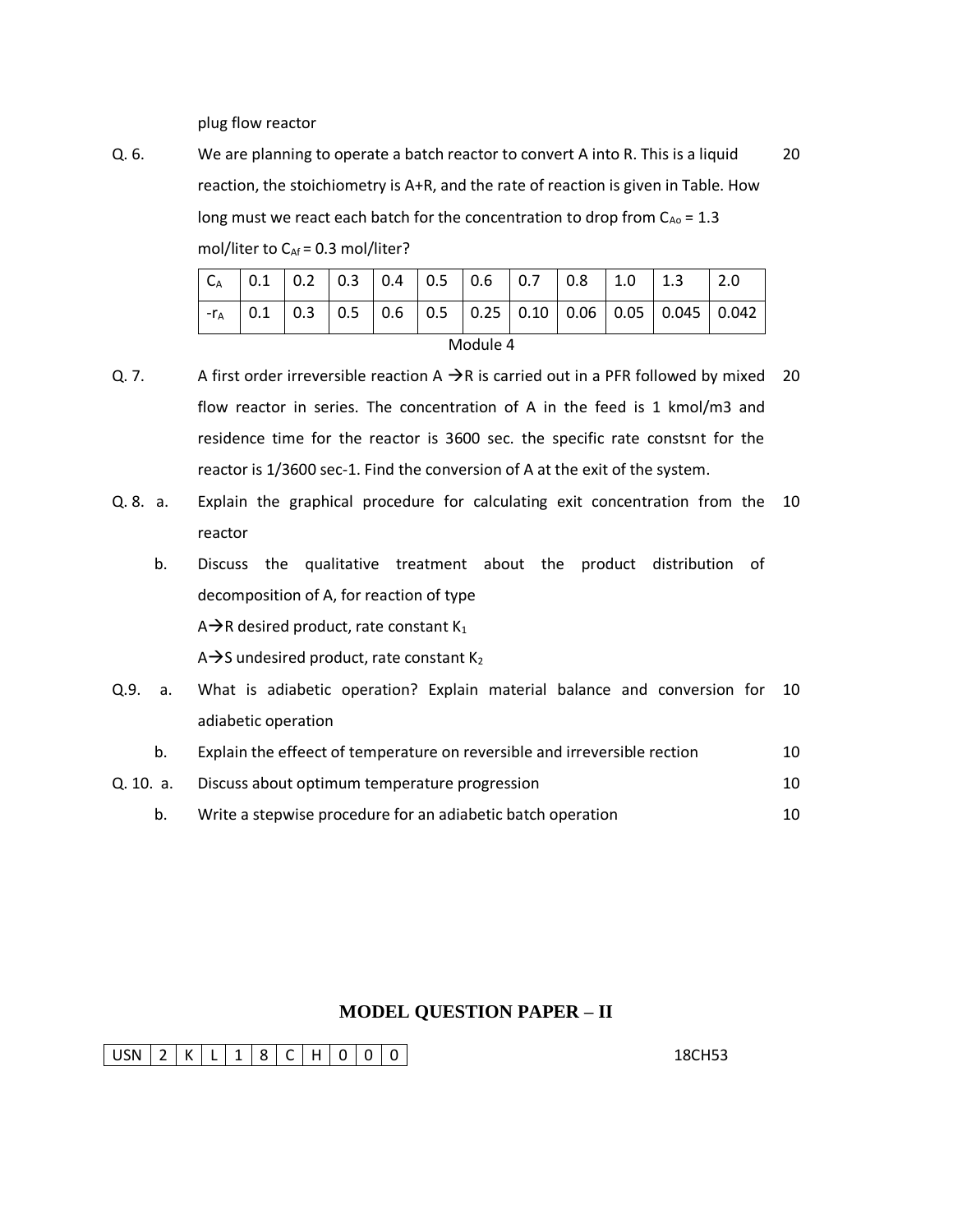## **Fifth semester BE Degree Examination Dec. 2020 / Jan. 2021 CHEMICAL REACTION ENGINEERING –I**

|                |    | Time: 3 hours<br>Max.marks: 100                                                                                |    |  |  |  |
|----------------|----|----------------------------------------------------------------------------------------------------------------|----|--|--|--|
|                |    | <b>MODULE 1</b>                                                                                                |    |  |  |  |
| Q <sub>1</sub> | a. | How do you classify chemical reactions Explain                                                                 | 08 |  |  |  |
|                | b. | Define the following (i) rate (ii) mechanism (iii) order (iv) molecularity of chemical                         | 08 |  |  |  |
|                |    | reaction                                                                                                       |    |  |  |  |
|                | c. | The pyrolysis of ethane proceeds with an activation energy of about 300                                        | 05 |  |  |  |
|                |    | kJ/mol. How much faster is the decomposition at 650°C than at 500 °C?                                          |    |  |  |  |
| $Q2$ .         | а. | Explain the temperature dependency term given by transition state theory                                       | 10 |  |  |  |
|                |    | explain the testing of Kinetic Models of non elementary reactions                                              | 10 |  |  |  |
|                |    | <b>MODULE 2</b>                                                                                                |    |  |  |  |
| Q3.            | a. | Explain integral and differential method of analysing kinetica data                                            | 08 |  |  |  |
|                | b. | The reaction $A+B\rightarrow C$ is believed to be first order with respect to each reactant.                   | 12 |  |  |  |
|                |    | The following data are reported from batch reactor at 20oC, using an initial                                   |    |  |  |  |
|                |    | concentration of B = 0.123 Kmol/m <sup>3</sup> , determine whether these data are                              |    |  |  |  |
|                |    | consistent with given rate equation. If so find rate constant.                                                 |    |  |  |  |
| $Q$ 4.         | а. | Derive equation for first order reversible reaction A=R, with rate constant of                                 | 10 |  |  |  |
|                |    | forward reaction is $k_1$ and reverse reaction is $k_2$                                                        |    |  |  |  |
|                | b. | Write a note on variable volume reaction                                                                       | 04 |  |  |  |
|                | c. | Derive equation for variable volume reaction for second order reaction                                         |    |  |  |  |
|                |    | <b>MODULE 3</b>                                                                                                |    |  |  |  |
| Q. 5. a.       |    | Derive performance equation for plug flow reactor                                                              | 08 |  |  |  |
|                | b. | Define space time and space velocity with example                                                              | 04 |  |  |  |
|                | c. | Explain the advantages and disadvantages of batch reactor                                                      | 06 |  |  |  |
| Q. 6.          |    | A high molecular weight hydrocarbon gas A is fed continuously to a heated high                                 | 20 |  |  |  |
|                |    | temperature mixed flow reactor where it thermally cracks (homogeneous gas                                      |    |  |  |  |
|                |    | reaction) into lower molecular weight materials, collectively called R, by a                                   |    |  |  |  |
|                |    | stoichiometry approximated by $A \rightarrow SR$ .                                                             |    |  |  |  |
|                |    | By changing the feed rate different extents of cracking are obtained as follows:                               |    |  |  |  |
|                |    | $F_{A0}$ , millimol/hr<br>5000<br>300<br>1000<br>3000<br>$C_{A, out}$ , millimol/liter<br>16<br>30<br>50<br>60 |    |  |  |  |